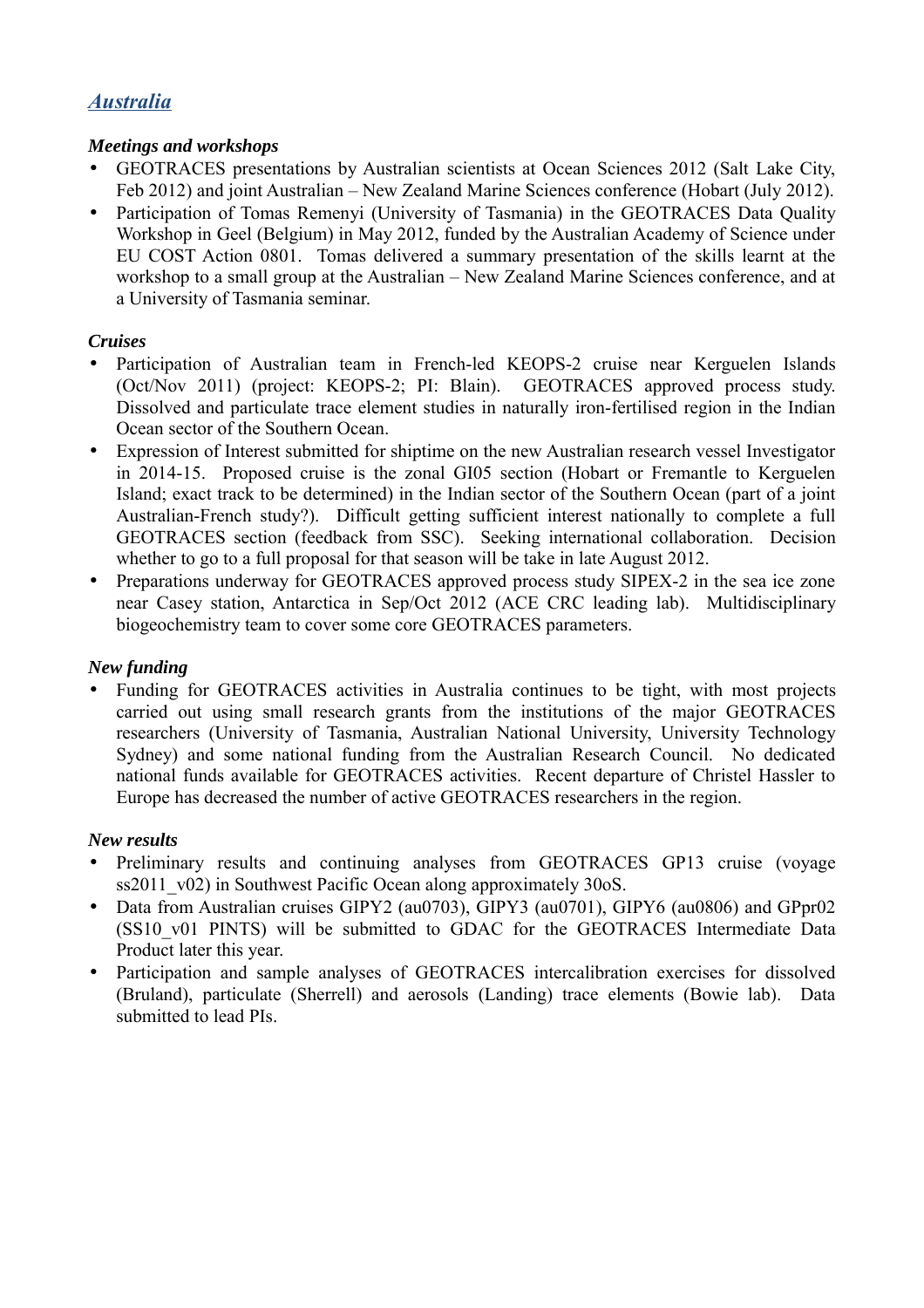#### *Publications*

- Baeyens W., Bowie A.R., Buesseler K., Elskens M., Gao Y., Lamborg C., Leermakers M., Remenyi T.A., Zhang H., 2011. Size-fractionated labile trace elements in the Northwest Pacific and Southern Oceans. Marine Chemistry 126 (1-4), 108-113.
- Bowie A.R., Griffiths F.B., Dehairs F., Trull T.W., 2011. Oceanography of the subantarctic and Polar Frontal Zones south of Australia during summer: Setting for the SAZ-Sense study. Deep Sea Research II 58 (21-22), 2059-2070.
- Bowie A.R., Trull T.W., Dehairs F., 2011. Estimating the sensitivity of the subantarctic zone to environmental change: The SAZ-Sense project. Deep Sea Research II 58 (21-22), 2051-2058.
- Cossa D., Heimbürger L.E., Lannuzel D., Rintoul S.R., Butler E.C.V., Bowie A.R., Averty B., Watson R.J., Remenyi T., 2011. Mercury in the Southern Ocean. Geochimica et Cosmochimica Acta 75, 4037-4052.
- Hassler C.S., Schoemann V., Boye M., Tagliabue A., Rozmarynowycz M., McKay R.M.L., 2012. Iron Bioavailability in the Southern Ocean. Chapter in: "Oceanography and Marine Biology: An annual review". CRC Press. Oceanography and Marine Biology: An Annual Review, 50, 1–64.
- Hassler C.S., Sinoir M., Clementson L., Butler E.C.V., 2012. Exploring the link between micronutrients and phytoplankton in the Southern Ocean during the 2007 austral summer. Frontiers in Microbiology. Vol 3, doi: 10.3389/fmicb.2012.00202.
- Ibisanmi E.B., Hunter K.A., Sander S., Boyd P.W., Bowie A.R., 2011. Vertical distributions of iron-(III) complexing ligands in the Southern Ocean. Deep Sea Research II 58 (21-22), 2113- 2125.
- Lannuzel D., Remenyi T., Lam P., Townsend A., Ibisanmi E., Butler E., Wagener T., Schoemann V., Bowie A.R., 2011. Distributions of dissolved and particulate iron in the sub-Antarctic and polar frontal Southern Ocean (Australian sector). Deep Sea Research Part II 58 (21-22), 2094- 2112.
- Petrou K.L., Hassler C.S., Doblin M.A., Shelly K., Schoemann V., Ralph P.J., 2011. Interaction of iron and light on Southern Ocean phytoplankton. Deep-Sea Research II. 58 (21-22), 2200- 2211.
- Remenyi T.A., Nesterenko P.N., Bowie A.R., Butler E.C.V., Haddad P.R., 2011. Fast and sensitive determination of aluminium with RP-HPLC using an ultra-short monolithic column. Analytical Methods 3 (11), 2488-2494.
- Sinoir M., Butler E., Nesterenko P., Bowie A., Mongin M., Hassler C., 2012. Zinc marine biogeochemistry in seawater: a review. Marine and Freshwater Research, in press.
- Tagliabue A., Mtshali T., Aumont O., Bowie A.R., Klunder M., Roychoudhury A.N., Swart S., 2011. A global compilation of over 13,000 dissolved iron measurements: focus on distributions and processes in the Southern Ocean. Biogeosciences 9, 2333-2349, doi:10.5194/bg-9-2333- 2012.
- van der Merwe P., Lannuzel D., Bowie A.R., Meiners K.M., 2011. High temporal resolution observations of spring fast ice melt and seawater iron enrichment in East Antarctica. Journal of Geophysical Research - Biogeosciences 116, G03017, doi:10.1029/2010JG001628.
- Wake B.D., Hassler C.S., Bowie A.R., Haddad P.R., Butler E.C.V., 2012. Phytoplankton selenium requirements: the case for species isolated from temperate and polar regions of the Southern Hemisphere. Journal of Phycology 48(3), 585-594, doi:10.1111/j.1529- 8817.2012.01153.x.

# *Other activities*

- Short-term Scientific Mission for Dr Fanny Chever from University of Brest (France) to ACE CRC (University of Tasmania, Australia) under EU-Cost Action ES0801 (project: "Effect of natural iron fertilization by krill and whales on the Southern Ocean carbon cycle")
- Design specifications for GEOTRACES sampling requirements implemented for new